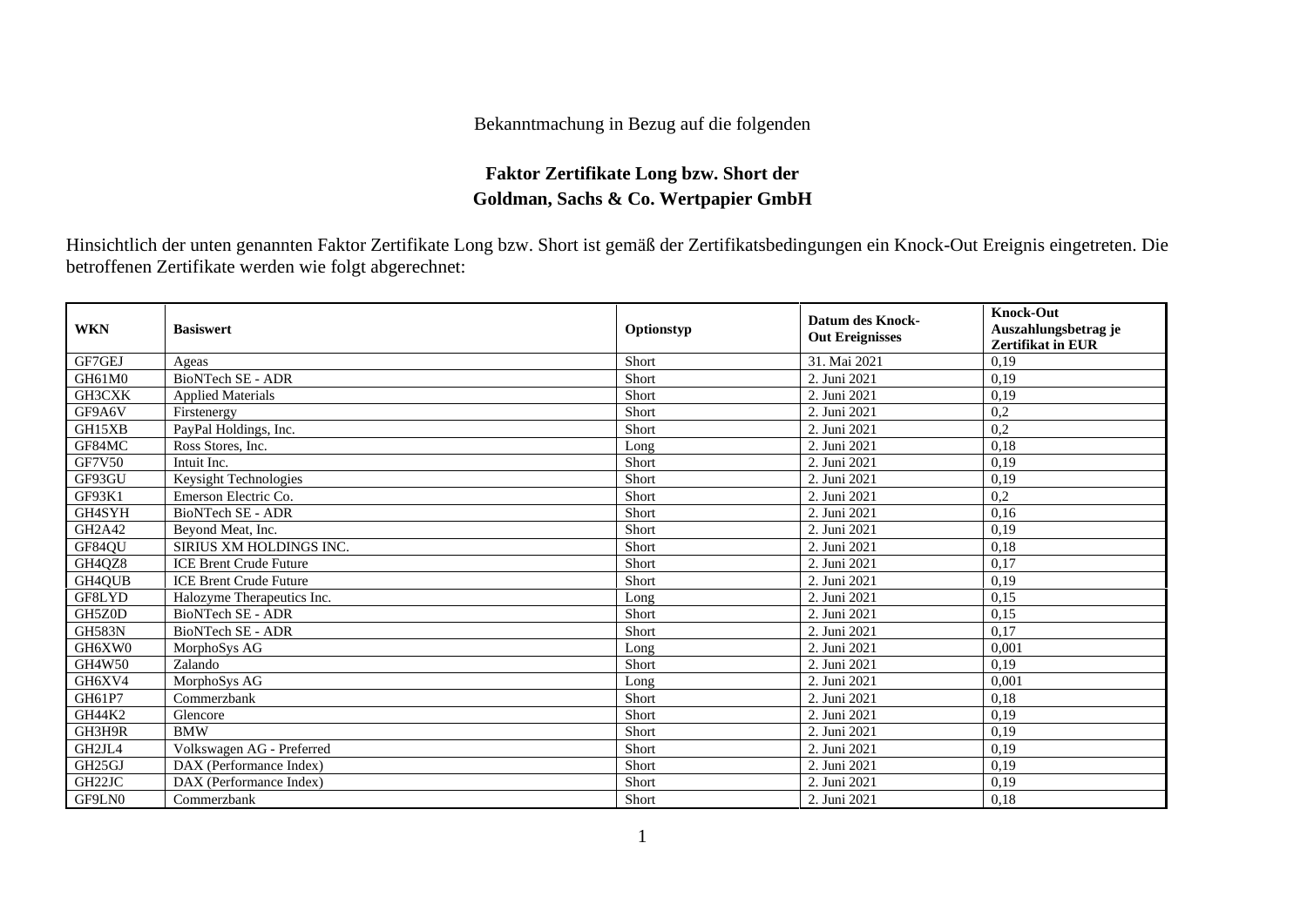| <b>WKN</b>    | <b>Basiswert</b>                        | Optionstyp | <b>Datum des Knock-</b><br><b>Out Ereignisses</b> | <b>Knock-Out</b><br>Auszahlungsbetrag je<br><b>Zertifikat in EUR</b> |
|---------------|-----------------------------------------|------------|---------------------------------------------------|----------------------------------------------------------------------|
| GH1WM9        | RWE St.                                 | Long       | 2. Juni 2021                                      | 0,19                                                                 |
| GF8JPD        | EssilorLuxottica SA                     | Short      | 2. Juni 2021                                      | 0,19                                                                 |
| GF9LNZ        | HeidelbergCement                        | Short      | 2. Juni 2021                                      | 0,19                                                                 |
| <b>GH1GLB</b> | Faurecia                                | Short      | 2. Juni 2021                                      | 0,2                                                                  |
| GF98KN        | ABB LTD.                                | Short      | 2. Juni 2021                                      | 0,19                                                                 |
| GF72YU        | FTSE MIB Index                          | Short      | 2. Juni 2021                                      | $\overline{0.2}$                                                     |
| GF2HMZ        | Kion Group AG                           | Short      | 2. Juni 2021                                      | 0,19                                                                 |
| GF6Z3X        | Tenaris SA                              | Short      | 2. Juni 2021                                      | 0,2                                                                  |
| GF7500        | Sartorius Stedim Biotech                | Long       | 2. Juni 2021                                      | 0,2                                                                  |
| GF4UP7        | Deutsche Börse                          | Long       | 2. Juni 2021                                      | 0,2                                                                  |
| GF4ZWA        | Suedzucker AG                           | Short      | 2. Juni 2021                                      | 0,2                                                                  |
| GC9M4H        | DAX (Performance Index)                 | Short      | 2. Juni 2021                                      | 0,2                                                                  |
| <b>GH5NEN</b> | BioNTech SE - ADR                       | Short      | 2. Juni 2021                                      | 0,14                                                                 |
| GH4MDE        | TechnipFMC                              | Short      | 2. Juni 2021                                      | 0,18                                                                 |
| GF72HW        | Tapestry, Inc.                          | Long       | 2. Juni 2021                                      | 0,17                                                                 |
| <b>GH0QTQ</b> | Nokia                                   | Short      | 2. Juni 2021                                      | 0,17                                                                 |
| GC6S66        | Palladium                               | Short      | 2. Juni 2021                                      | 0,19                                                                 |
| GF4L4C        | MorphoSys AG                            | Long       | 2. Juni 2021                                      | 0,14                                                                 |
| GF7QY6        | <b>IRHYTHM TECHNOLOGIES INC</b>         | Long       | 2. Juni 2021                                      | 0,16                                                                 |
| GH2JHM        | Lufthansa                               | Short      | 2. Juni 2021                                      | 0,19                                                                 |
| GH3CW2        | MorphoSys AG                            | Long       | 2. Juni 2021                                      | 0,001                                                                |
| GH61NJ        | MorphoSys AG                            | Long       | 2. Juni 2021                                      | 0,001                                                                |
| GH3CVY        | MorphoSys AG                            | Long       | 2. Juni 2021                                      | 0,001                                                                |
| GH3CYS        | MorphoSys AG                            | Long       | 2. Juni 2021                                      | 0,001                                                                |
| GH64KF        | Nordex SE                               | Long       | 2. Juni 2021                                      | 0,18                                                                 |
| GH3HAZ        | Volkswagen AG - Preferred               | Short      | 2. Juni 2021                                      | 0,15                                                                 |
| GH2VLF        | Lufthansa                               | Short      | 2. Juni 2021                                      | 0,16                                                                 |
| <b>GH0QQS</b> | American Airlines Group Inc.            | Short      | 1. Juni 2021                                      | 0,2                                                                  |
| GH4245        | NIO Inc                                 | Short      | 1. Juni 2021                                      | 0,18                                                                 |
| GF9R1Z        | S&P 500 Financials Index (Price Return) | Short      | 1. Juni 2021                                      | 0,19                                                                 |
| <b>GH20U1</b> | Marathon Petroleum Corporation          | Short      | 1. Juni 2021                                      | 0,19                                                                 |
| GF7R0F        | INOVALON HOLDINGS, INC.                 | Short      | 1. Juni 2021                                      | 0,19                                                                 |
| GF72Q0        | Ametek                                  | Short      | 1. Juni 2021                                      | 0,19                                                                 |
| GF72NW        | Sealed Air Corporation                  | Short      | 1. Juni 2021                                      | 0,19                                                                 |
| GF7WB1        | LyondellBasell Industries NV            | Short      | 1. Juni 2021                                      | 0,17                                                                 |
| GF7YF8        | TransDigm Group                         | Short      | 1. Juni 2021                                      | 0,2                                                                  |
| GF7QN3        | <b>State Street Corporation</b>         | Short      | 1. Juni 2021                                      | 0,18                                                                 |
| GF7VBN        | Huntington Bancshares Incorporated      | Short      | 1. Juni 2021                                      | 0,19                                                                 |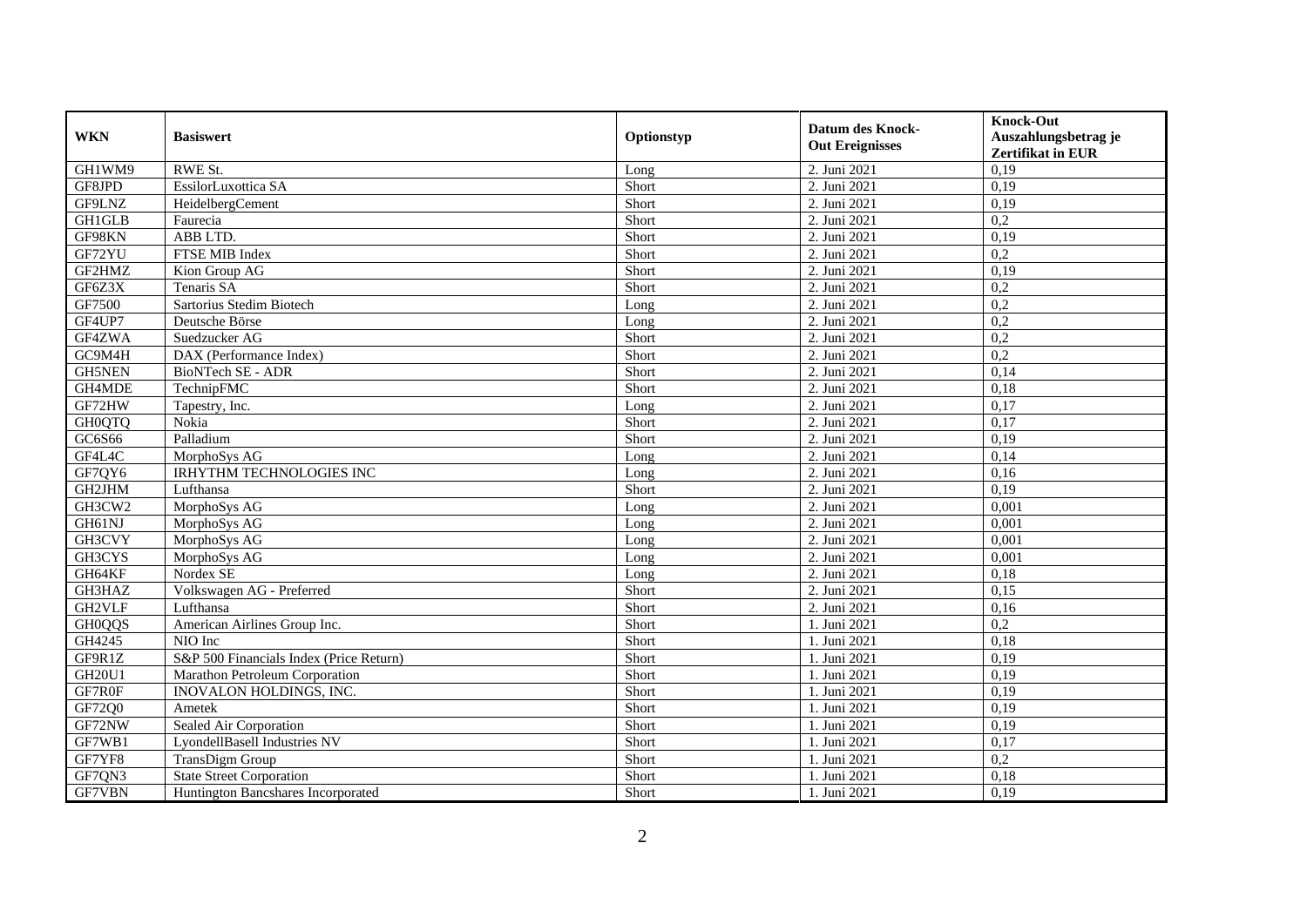| <b>WKN</b>    | <b>Basiswert</b>                        | Optionstyp | <b>Datum des Knock-</b><br><b>Out Ereignisses</b> | <b>Knock-Out</b><br>Auszahlungsbetrag je<br><b>Zertifikat in EUR</b> |
|---------------|-----------------------------------------|------------|---------------------------------------------------|----------------------------------------------------------------------|
| GF7LUW        | TE Connectivity Limited                 | Short      | 1. Juni 2021                                      | 0,18                                                                 |
| GF7QSQ        | Genuine Parts Co                        | Short      | 1. Juni 2021                                      | 0,2                                                                  |
| GF53VP        | Air Products and Chemicals              | Short      | 1. Juni 2021                                      | 0,2                                                                  |
| GF3QVH        | <b>ABBOTT LABS</b>                      | Long       | 1. Juni 2021                                      | 0,17                                                                 |
| GF74YC        | Thermo Fisher Scientific, Inc.          | Long       | 1. Juni 2021                                      | 0,14                                                                 |
| GC7548        | <b>ABBOTT LABS</b>                      | Long       | 1. Juni 2021                                      | 0,15                                                                 |
| GH44LV        | <b>BT</b> Group                         | Short      | 1. Juni 2021                                      | 0,2                                                                  |
| GH3N4E        | Covestro AG                             | Short      | 1. Juni 2021                                      | 0,17                                                                 |
| GH25G5        | DAX (Performance Index)                 | Short      | 1. Juni 2021                                      | 0,18                                                                 |
| <b>GH204A</b> | DAX (Performance Index)                 | Short      | 1. Juni 2021                                      | 0,19                                                                 |
| GH1SV9        | DAX (Performance Index)                 | Short      | 1. Juni 2021                                      | 0,19                                                                 |
| GF9A59        | <b>TAG</b> Immobilien AG                | Short      | 1. Juni 2021                                      | $\overline{0.2}$                                                     |
| GH1FG4        | DAX (Performance Index)                 | Short      | 1. Juni 2021                                      | 0,18                                                                 |
| GH09B5        | STOXX(r) Europe 600 Automobiles & Parts | Short      | 1. Juni 2021                                      | 0,2                                                                  |
| GF96HH        | DAX (Performance Index)                 | Short      | 1. Juni 2021                                      | 0,19                                                                 |
| GH2T7K        | Volkswagen AG - Preferred               | Short      | 1. Juni 2021                                      | 0,19                                                                 |
| <b>GH1UEK</b> | Zalando                                 | Short      | 1. Juni 2021                                      | 0,17                                                                 |
| <b>GH1SUO</b> | DAX (Performance Index)                 | Short      | 1. Juni 2021                                      | 0.18                                                                 |
| GH3V03        | <b>OMV</b>                              | Short      | 1. Juni 2021                                      | 0,18                                                                 |
| <b>GH0JGH</b> | Schaeffler AG                           | Short      | 1. Juni 2021                                      | 0,18                                                                 |
| GH2BPR        | DAX (Performance Index)                 | Short      | 1. Juni 2021                                      | 0,19                                                                 |
| GF9J5M        | DAX (Performance Index)                 | Short      | 1. Juni 2021                                      | 0,2                                                                  |
| GH1WRG        | DAX (Performance Index)                 | Short      | 1. Juni 2021                                      | 0,18                                                                 |
| GF77JZ        | <b>NESTE OYJ</b>                        | Short      | 1. Juni 2021                                      | 0,18                                                                 |
| GF7QPA        | CompuGroup Medical SE & Co KgaA         | Short      | 1. Juni 2021                                      | 0,17                                                                 |
| GF9ZV0        | Diamondback Energy Inc                  | Short      | 1. Juni 2021                                      | 0,16                                                                 |
| GF9A76        | TransDigm Group                         | Short      | 1. Juni 2021                                      | 0,16                                                                 |
| GH4SY1        | Morgan Stanley                          | Short      | 1. Juni 2021                                      | 0.15                                                                 |
| GF175D        | Michelin                                | Short      | 1. Juni 2021                                      | 0,19                                                                 |
| GH5A7S        | NIO Inc                                 | Short      | 1. Juni 2021                                      | 0,19                                                                 |
| GH3V1F        | S&P 500 ENERGY INDEX                    | Short      | 1. Juni 2021                                      | 0,2                                                                  |
| GH23QT        | Valero Energy Corporation               | Short      | 1. Juni 2021                                      | 0,19                                                                 |
| GF8VS3        | Norma Group                             | Short      | 1. Juni 2021                                      | 0,15                                                                 |
| GH47JA        | NIO Inc                                 | Short      | 1. Juni 2021                                      | 0,14                                                                 |
| GF7DXM        | Marathon Oil Corporation                | Short      | 1. Juni 2021                                      | 0,15                                                                 |
| GF3QVL        | <b>ABBOTT LABS</b>                      | Long       | 1. Juni 2021                                      | 0,15                                                                 |
| GH678G        | BioNTech SE - ADR                       | Short      | 1. Juni 2021                                      | 0,15                                                                 |
| GH09AF        | Devon Energy                            | Short      | 1. Juni 2021                                      | 0,2                                                                  |